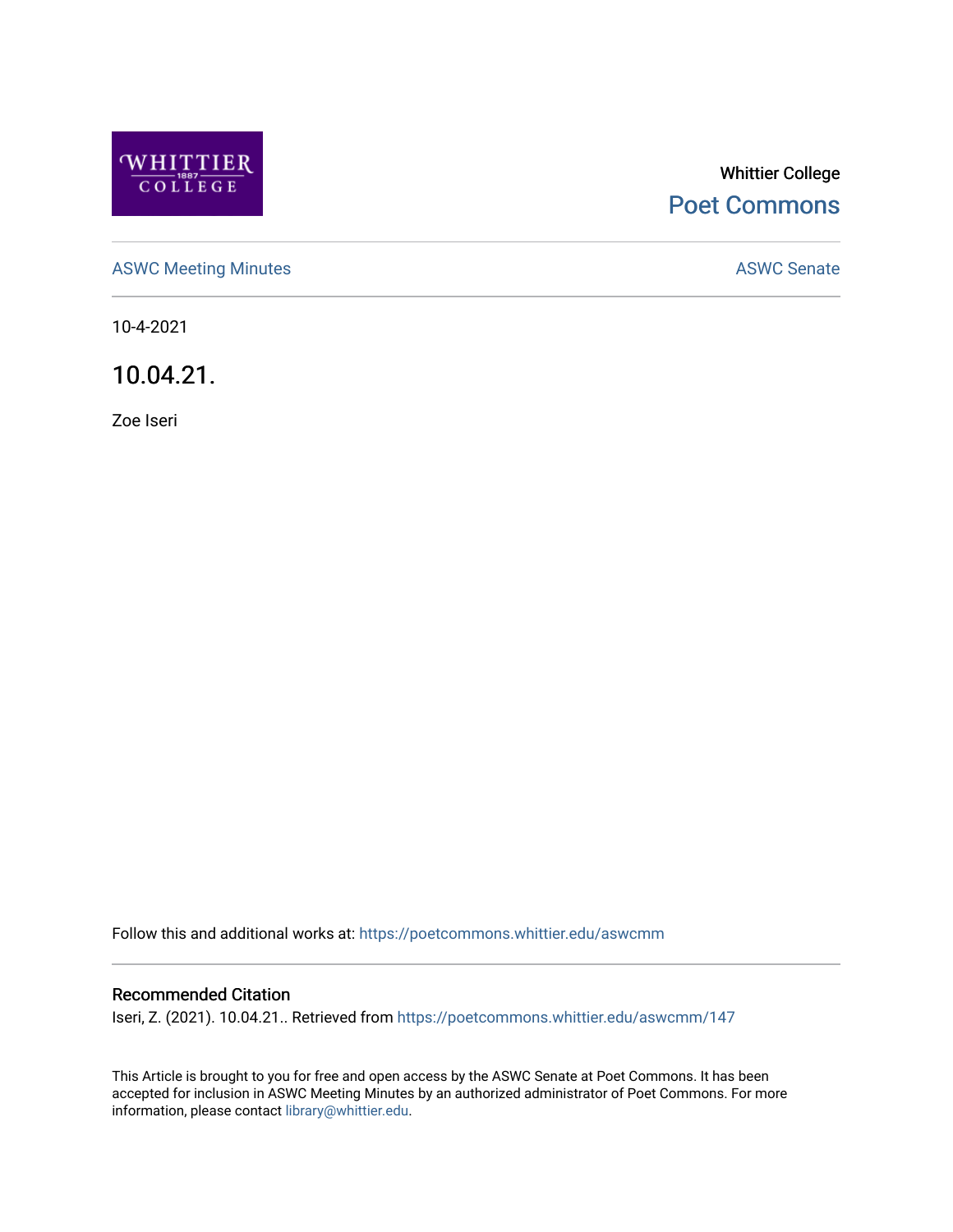

### **Meeting Minutes for 10/4/21**

- **I. The meeting is called to order at 7:02 pm**
- **II. Moment of Silence/Inspirational quote**
	- **A.** INSPIRATIONAL QUOTE
	- **B.** Read By: Sen. Lyle-Temple

### **III. Mission Statement**

- **A.** The ASWC Senate, as the governing body of the Associated Students of Whittier College, is dedicated to the betterment of the college as an institution and as a member of the broader community. The Senate shall assist on-campus clubs and organizations in creating, promoting, and implementing dynamic programs and events that involve students and add value to their educational experience. This body will act as an open forum for students to voice their opinions and desires, always keeping the best interests of the ASWC in mind. In all its actions, the Senate will serve the students first with integrity, dedication, responsibility, and humility.
- **B.** Read By: Dir Pena

### **IV. Roll Call – Secretary Iseri**

- **A. Present:** President Hagan Martin, Vice President Brost, Treasurer Estrada, Director Benn, Director Pena, Senator Waldorf, Senator Flores, Senator Maldonado, Senator Lyle-Temple, Senator Bautista, Senator Duenas, Senator Coco, Senator Weber
- **B. Absent excused:** Senator Garrison
- **C. Unexcused:**

### **V. Minutes Amendment/Approval**

- **1.** Sen. Bautista
- **2.** Sen. Waldorf

# **VI. Public Voice**

- **A.** Bon Appetit by Lucy
	- 1. President Hagan-Martin: can you explain how Whittier and bon appetit work together?
		- a) Bon appetit has been on campus 25 years, contracted in. We work together to create a plan, work together, and be as transparent as possible to work for the students on this campus.
	- 2. Sen Lyle-Temple
		- a) Why were the spot hours cut?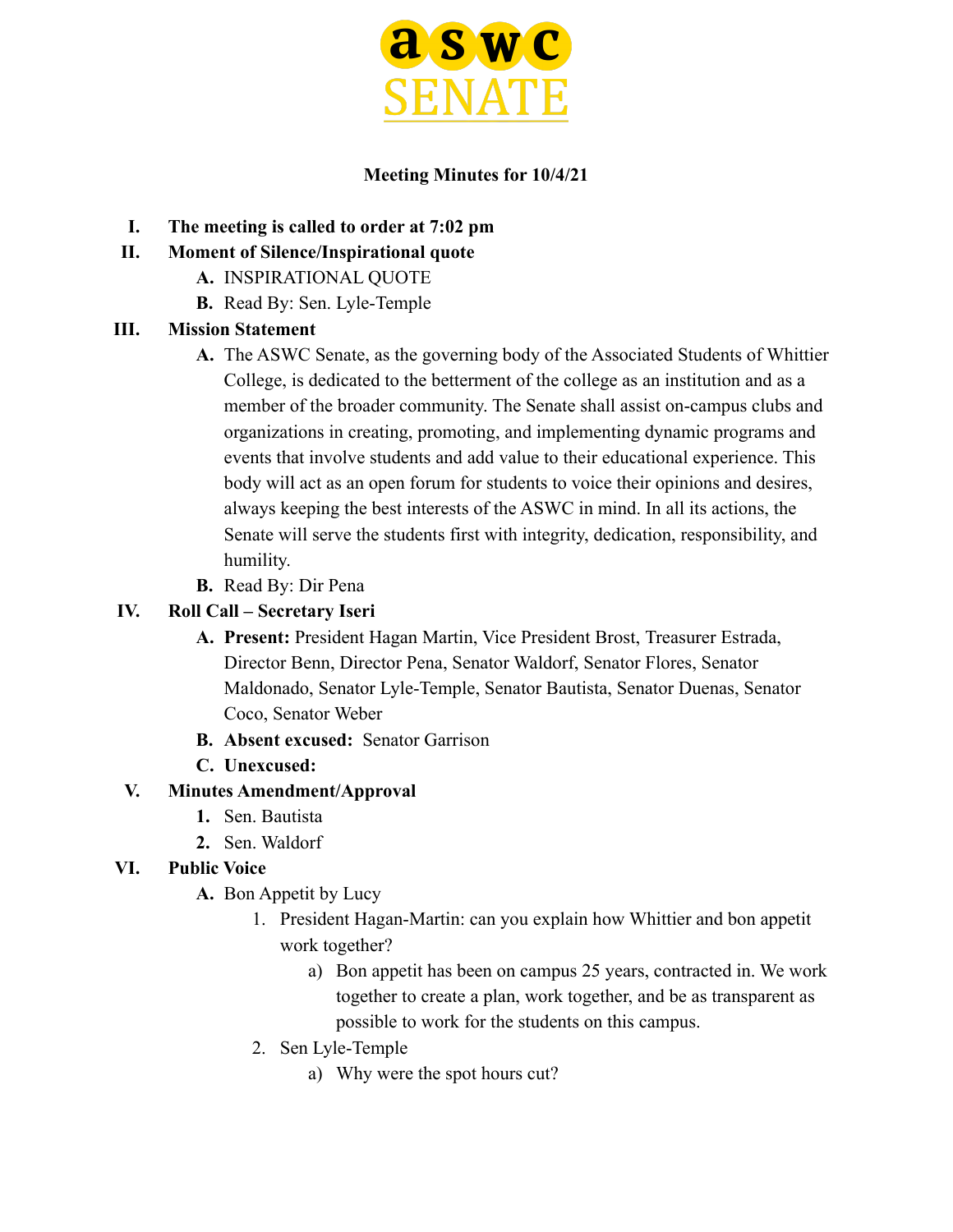

- b) A lot of change, pre-covid the spot was open until 11, and when covid hit the spot closed. 520 students live on campus, compared to almost 900 students before. The business is based on the number of residential and commuter students: fewer students means less budget and the spot has had to downsize.
- c) Is the lack of options similar to the reasoning, of fewer students? (1) The stations have been cut back as well. Averaging 900 people per day, vs used to average 700-800 per meal.
- d) The contract is: Whittier writes a contract and bon appetit follows?
	- (1) Bon appetit and the school work together, and the current contract was created without Lucy making the contract
- 3. Sen Waldorf:
	- a) how much of the lack of demand at the CI and the spot is due to COVID or is it due to fewer options that students like?
		- (1) Lack of board plan, 35% less
- 4. Director Benn:
	- a) Were students involved in the contract, or is it possible for a student to represent in the future?
		- (1) No, but it is a possibility, and Lucy will ask the company and Whittier
- 5. Lyle Temple
	- a) How do we go about extending the spot hours
		- (1) We may not be able to extend them to their original time, but we may
		- (2) How would we rope it into the budget?
	- b) Extending the hours from 11- later, more people would go in.
- 6. Rio
	- a) A lot of people who do not go to the CI will usually try to go to the spot, because they would provide that.
	- b) There are no other options for students to get food if they do not go to the CI and Spot because the contract says we cannot have organizations sell outside food options.
	- c) Extending the hours would be good if it's due to covid because then there would be fewer people in the spot at one time, and it would be more spread out over the course of the entire period that the spot is open.
	- d) Would it be possible to do work in the Spot?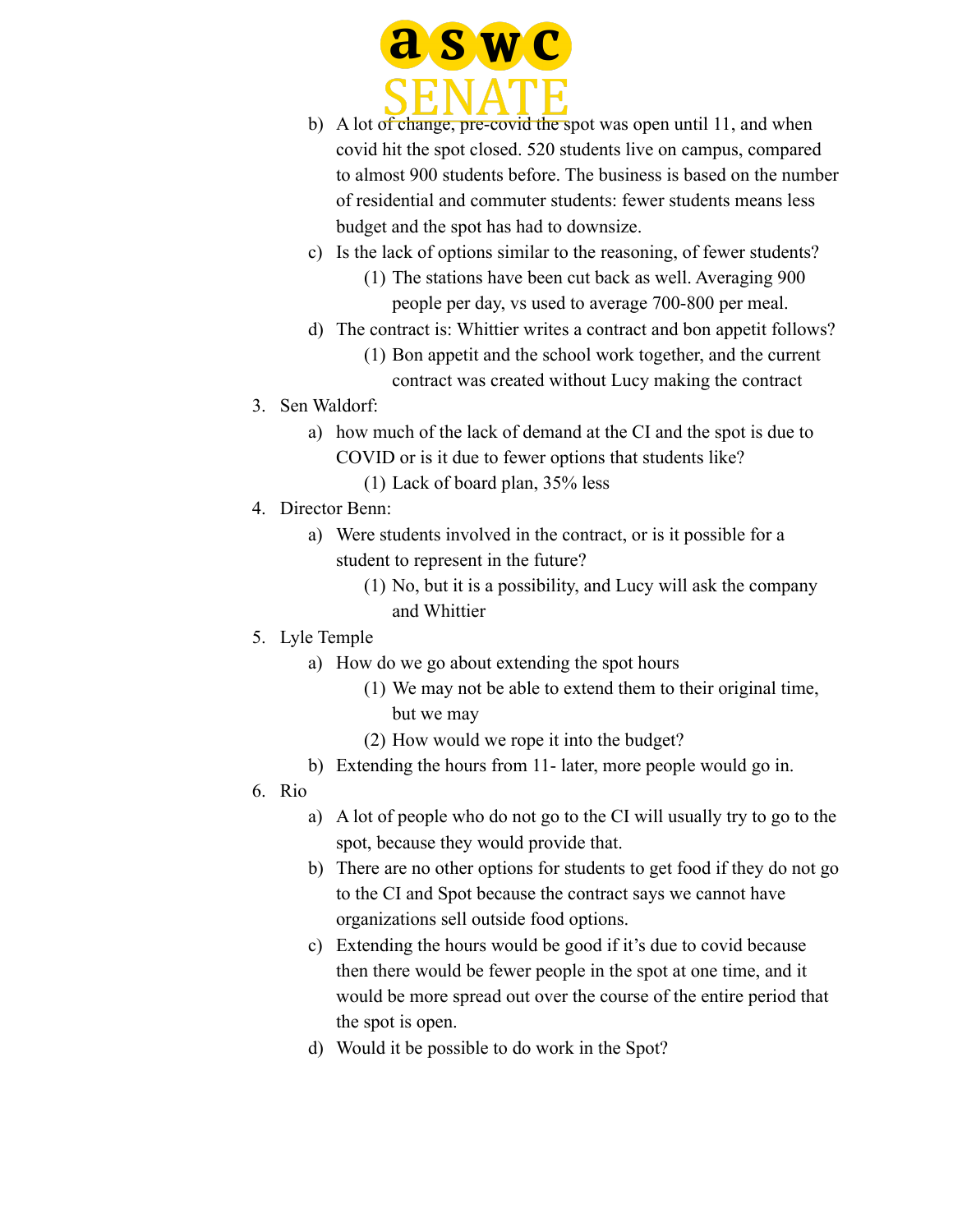

(1) Yes, in the past there have been many open positions. Barista, serving, etc. Especially if you are a work-study student.

- 7. One of the biggest issues is the lack of students on campus.
- 8. CI Extended the dinner hours to 8 pm
- 9. Commuters can get breakfast at the CI, like coffee, oatmeal, muffins, etc.
- 10. President Hagan Martin: solution for spot hours:
	- a) Take outa survey for spot hours, to ask students what they would like to see what students would like and be willing to conduct business on the spot
- 11. Sen Coco:
	- a) Is it possible to analyze the offset between the CI and spot hours, so the CI is open, and the Spot can close later but can do the Meal exchange
		- (1) You can order a tote bag at lunch if you are going to miss a meal, like a dinner, by filling out a form. The form is in the CI with daisy.
- 12. Sen Waldorf:
	- a) Off-setting the hours is a good idea.
	- b) What is the process for getting the pilot hours? Like if we get the responses back from the survey?
		- (1) Lucy: We can analyze that
- $13$ . Rio:
	- a) Is there any way that students and clubs would be able to do things like making and selling food?
		- (1) No, they have to have insurance because that is a big liability
- 14. If there is a work-study position through bon appetit, how would that affect the budget?
	- a) Work-study positions would not increase the
- 15. Sen Lyle Temple
	- a) Who is the client that is responsible for answering these questions?
		- (1) There are multiple different clients
- 16. Fernando
	- a) Previously there were talks about the food pantry how does that correspond with the liability?
		- (1) You sign a waiver, plus everything is pre-packaged
	- b) The Food Pantry is a good place
- 17. Sen Lyle Temple: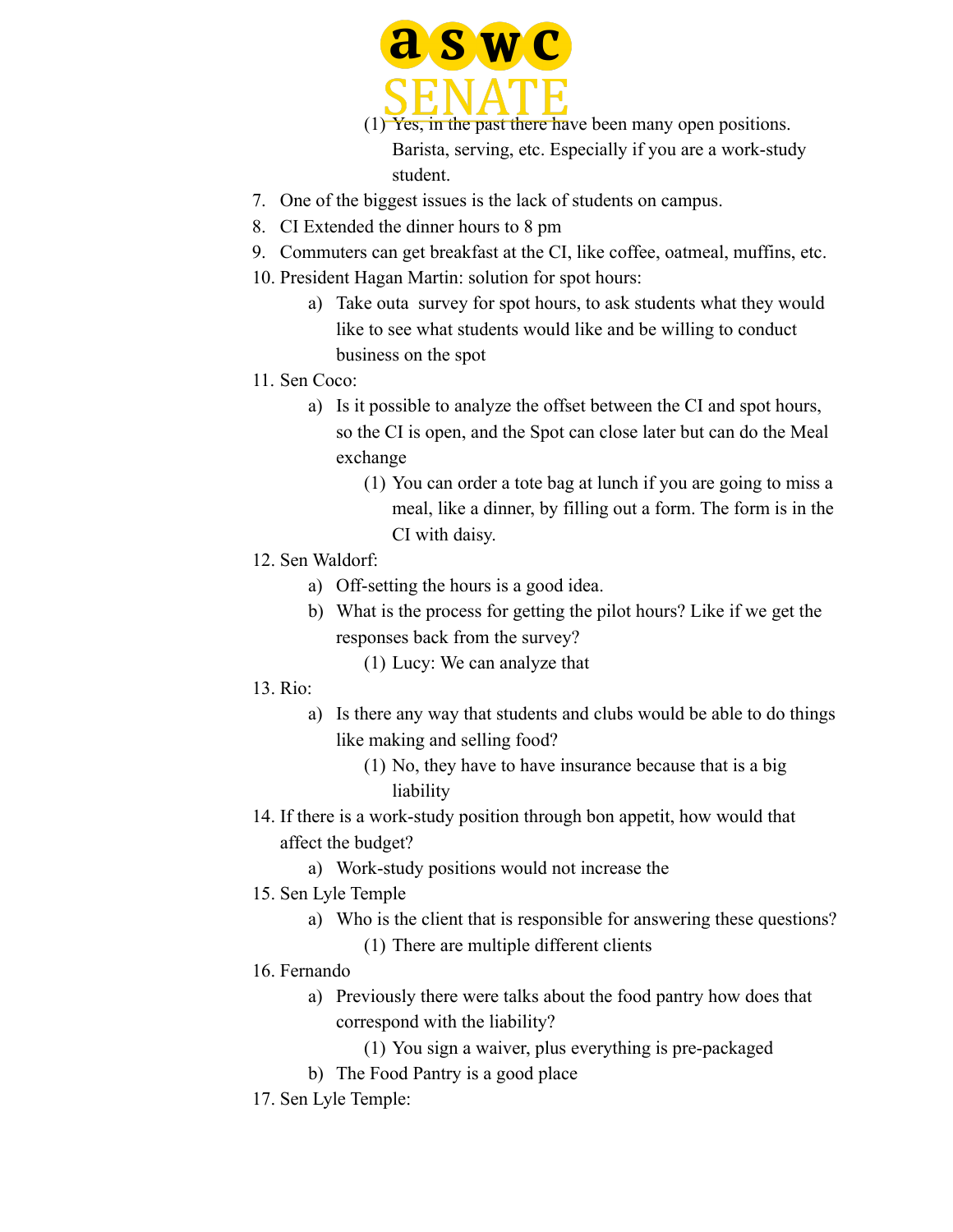

- a) The only way we could extend the Hours is that we would need more hours?
	- (1) No, it depends on the type of shift that would be made, but if the hours extend too much, yes because you would need an AM and PM cook.
- $18$ . Rio:
	- a) There are a lot of people who would like to go to the spot, and we had so much fun there, so bringing that would be very good.
	- b) It feels like the spot and the CI are both in defense and not in offense positions.
- 19. Sen Coco
	- a) About 40% of students are athletes. LAX is about 55 people, with over half of them being commuters. Finding out a way to reach the student-athlete market would be very good.
		- (1) All of the sports teams usually will dissipate once their seasons end.
- 20. Lucy: Vegan options
	- a) Every open station, there will most definitely be a vegan option.
- 21. Lucy: Quote: "I can't do it all, but I can give it my all"
- **B.** Update for the situation surrounding President Oubre
	- 1. We are taking that situation to the Advocacy committee Wednesdays at 3:30.
- **C.** A lot of people are now commuters, so people are sleeping in weird places, like sleeping under a tree or under the desks in the library. Is it possible to create a nap room, where students can safely sleep?
	- 1. Great idea
- **D.** How do you set up meetings with President Oubre? I am unable to actually successfully set up a meeting with her.
	- 1. It is available, Grace will speak with President Oubre to let her know the difficulties students are having in terms of reaching her.
- **E.** Quarantine dorms:
	- 1. There is sometimes not enough food, or students do not have enough time to actually prepare for getting to the dorms.
	- 2. This can affect the ways in which students actually report their symptoms, so they may not actually speak up because they do not want to be put in those dorms.
- **F.** Is there a lack of students on campus?
	- 1. Yes, there is a decrease of about 300 students for undergraduate students.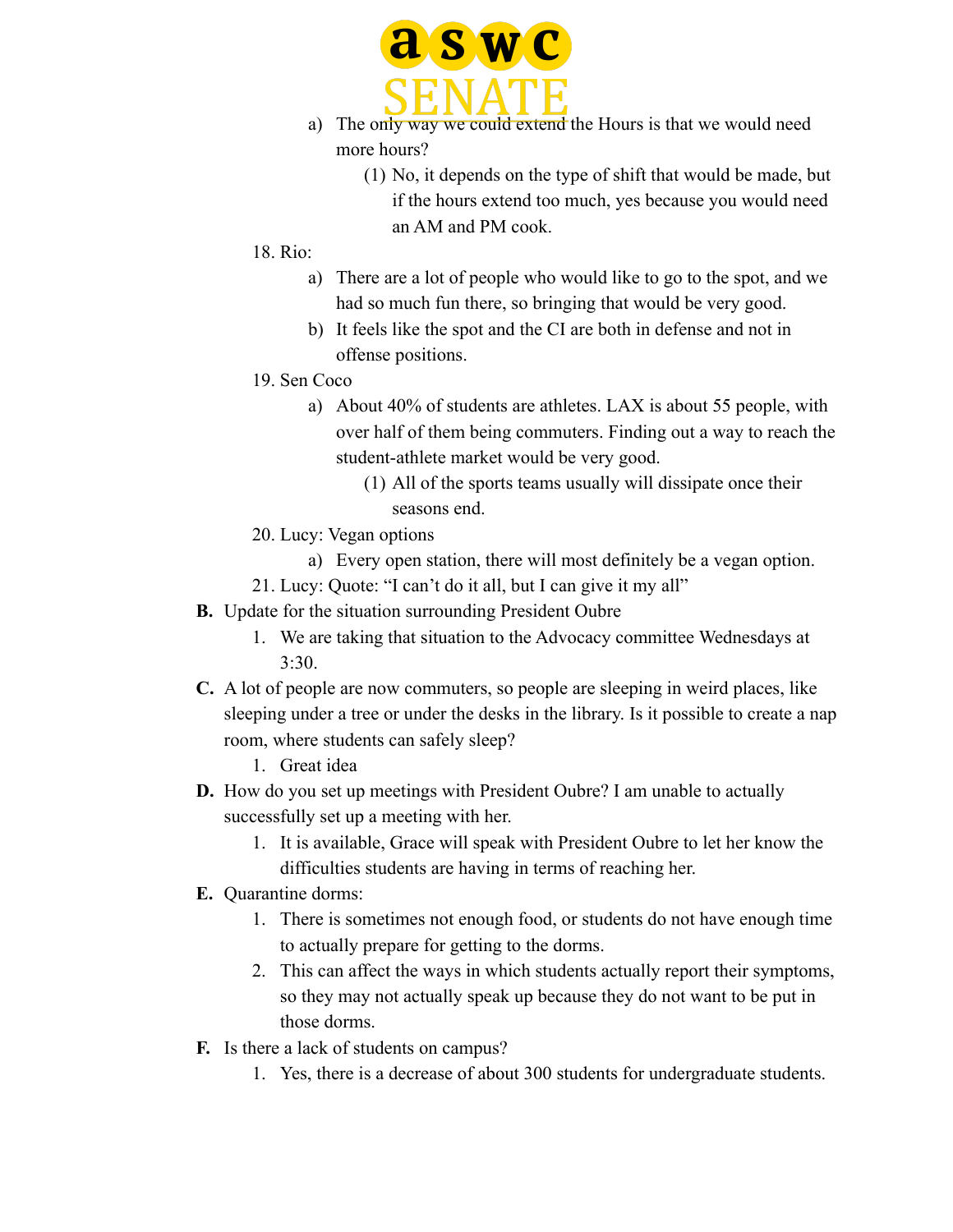

- 2. The \*potential\* student population, the number of residential students is about 520 students.
- **G.** We are still paying the same price for meal plans, so why is it that the number of options lowered
	- 1. This is because the budget is lowered even though we are paying the same amount
- **H.** We are still in COVID years, like what Lucy said. So while these concerns are valid, we should still remember this. We cannot push too hard when we do not know the definite future
- **I.** Are we going to still meet with higher administration about the budget?
	- a) Yes, from late October to early November.
	- 2. It feels like we are banking on the future students, so to what extent do we go in terms of playing things safe?
		- a) Office of Admissions gets those questions, and the admissions department is trying to come up with new strategies to recruit students and ensure we are not pushing too hard.
- **J.** There are a lot of people who are still here they just do not know really how to go out right now, so many people just stay inside. For example, in Stauffer,
- **K.** In Stauffer, there is a door that does not close.
	- 1. So make sure to call campus safety and/or Tell the RA about this issue
	- 2. How do we hold this accountable and make sure that we can
- **L.** It is concerning to see that we are not seeing progress in the dormitories when things like Asbestos, broken doors, black mold, broken things in dorms, ants, bugs, lizards, cockroaches, old furniture, occur because these things are reported but nothing is ever done about it.
	- 1. When was the last time the dorms were fixed and/or funded?
		- a) Make sure to tell your concerns to RAs and the Campus Safety

#### **VII. President's Message -** *President Hagan-Martin*

- **A.** Hello Everyone! I hope everyone is doing well and taking care of themselves. Please make sure to continue to do self-care and find peace throughout your day!
- **B.** This Friday is the student activities fair, from 3 pm until 6 pm. I highly encourage everyone to come and check out additional clubs and organizations there. There will be a sign-up sheet for you all to fill in for the tabling but I will let the rest of my board explain more.
- **C.** I want to thank Bon Appetit for being here today! Thank you for all the time and effort you all do and continue to do. We will have more guests in the coming weeks to educate the table about various topics.
- **D.** That's all, thank you!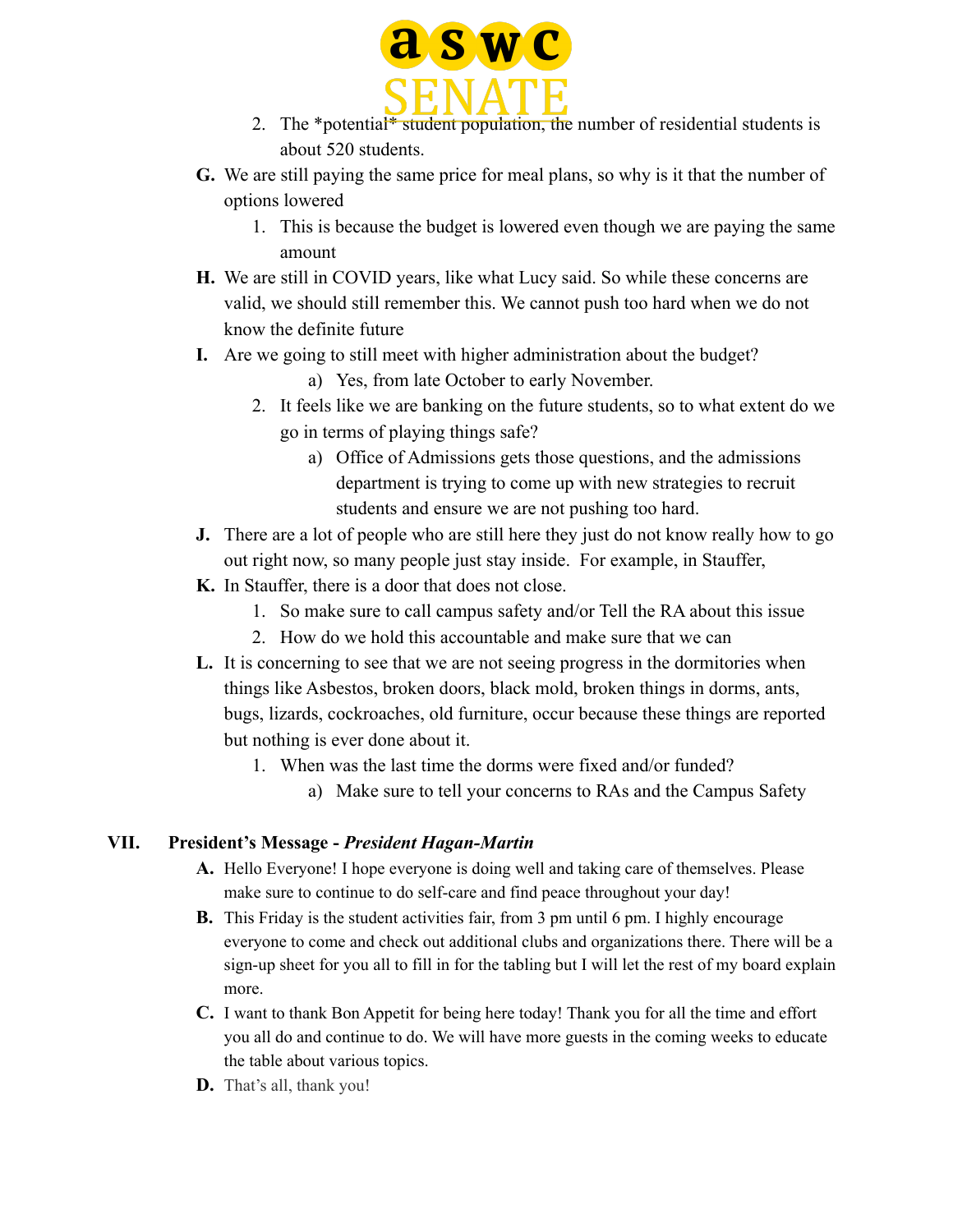

#### **VIII. Treasurer's Report -** *Treasurer Estrada*

- **A. The budget got finished and filed. I am finishing up submitting everyone else's stipends this week.**
- **B. ASWC Accounts:**
	- **1. General Fund Balance:** \$46,219.78
	- **2. Operational Account Balance:** \$16,841.25
	- **3. Reserve Account Balance:** \$34,631.00
	- **4. Allocated Thus Far:** \$10,000
	- **5. First Readings:** \$0.00
	- **6. Daily Calendar Considerations:** \$0.00

#### **IX. First Readings**

- A. N/A
- **X. Miscellaneous Business**
	- **A.** N/A

# **XI. Constituent Reports**

### **A. Academic Affairs Chair:** *Sen. Waldorf*

1. Currently working on rectifying a situation where a professor behaved unprofessionally regarding unfair cheating accusations to a student. I will be working on creating awareness that I am available to help students advocate for themselves in situations like this. I'd like to quickly announce this at the meeting.

### **B. First-Year Class Council:** *N/A/*

1.

### **C. Commuter Representative:** *Sen. Flores*

- 1. Met with Student who wanted to say thank you to the senate for pushing to get the card machine to work because she would often skip out on lunch and wait until she got home later in the evening to eat since she doesn't carry cash.
- 2. With that being said, I haven't gotten any requests on getting the spot atm and card machine to work but more of when is the spot hours going to change. I know we are going to meet with someone from The Spot but I was just wondering when that would happen? I feel like I see a lot more people in the spot and lounge now that the card reader works so that was awesome.
- 3. I'm also meeting with senator Bautista this weekend to talk about when we are meeting with campus safety.

### **D. Residential Hall Representative:** *N/A*

1.

**E. Non-Traditional Student Representative:** *N/A*

1.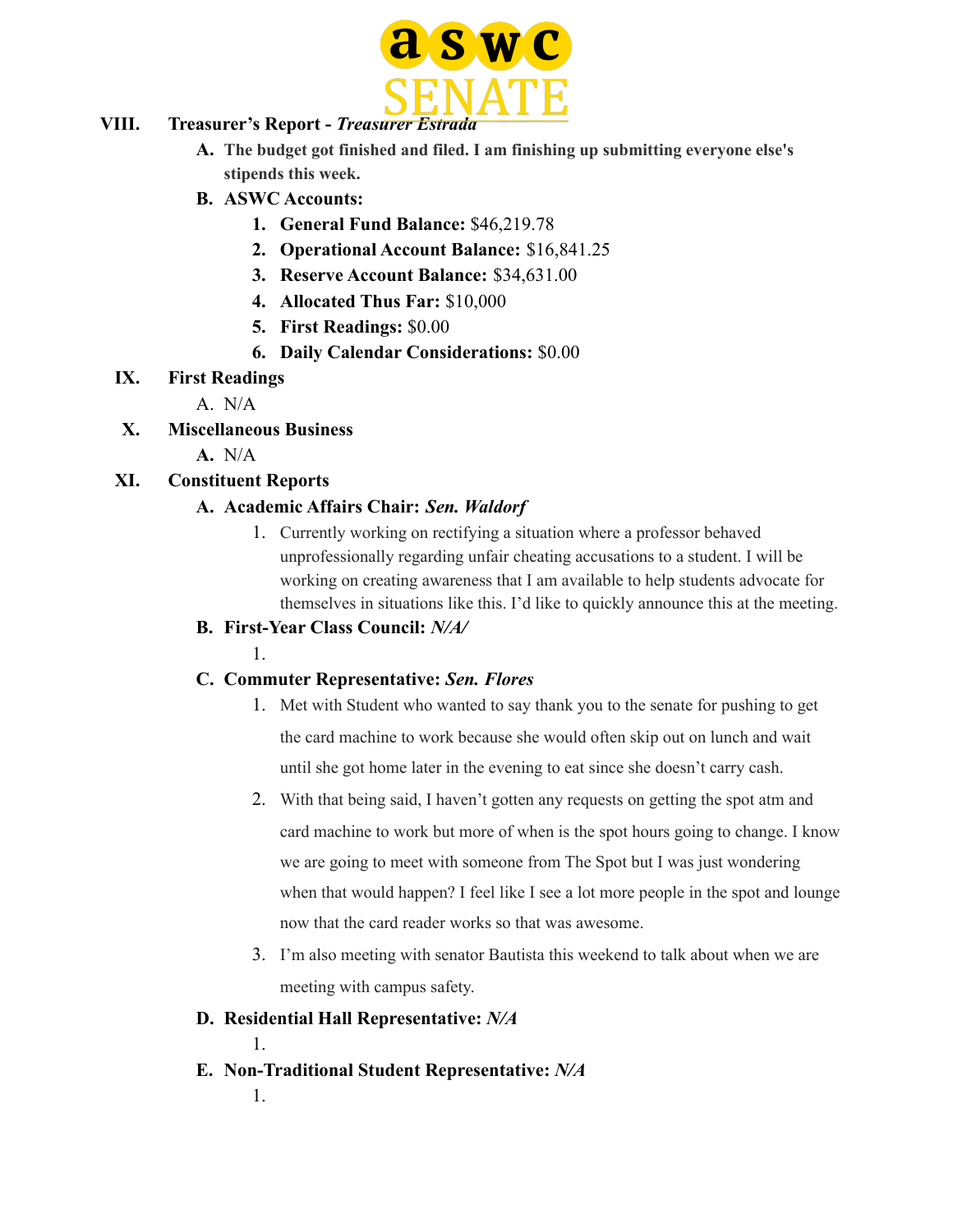

# **F. 2nd-year Student Body Representative:** *Sen. Maldonado*

- 1. As one of the chairs on SFC, my main focus this week was our town hall and creating the Instagram post we made
- 2. One of my goals coming into my position was to create an email list specifically for my constituents. Moving forward, I want to create a form for people to sign up and send updates/reports to them directly
- 3. I also attended the budget committee this past week to help vote on a budget proposal
- 4. A reminder that my office hours are on Thursdays!

# **G. 3rd-year Student Body Representative:** *N/A*

1.

# **H. 4th- year Student Body Representative:** *Sen. Lyle-Temple*

- 1. I will be proposing a budget request either this week or the next for the library for 10,000 dollars.
- 2. Still numerous complaints from constituents about the CI and the Spot. I obtained information from Mayra Macias, a Cashier/Barista for Bon Appetite who has been here for 17 years, that the cut back on hours and options of food was made by Whittier college and not Bon Appetite. The cut back on food was from a contract created by the school with Bon Appetite.
- 3. Constituents are also complaining about campus feeling "dead". Saying there is not a lot going on.
- 4. The campus Safety Chief has also not gotten back to me for policing the library from 9 pm to midnight Sunday through Thursday.

# **I. Inter-Club Council Representative:** *Sen. Bautista*

### 1.

# **J. Diversity Council Representative:** *Sen. Duenas*

- 1. What was done this week(09/27-10/01)
	- a) All clubs in DC are now signed up for the activities fair and are preparing for the event.
	- b) Meeting with Britney regarding registration, important upcoming events for DC, and other reminders.
	- c) Weekly Engage checking to ensure all club events and meetings posted on social media are posted on engage/EMS
	- d) Had a meeting on October 1st-reimbursement form information,
- 2. Upcoming activities/plans
	- a) Plan out what DC will be doing for the activities fair( our own giveaways and flyers)
	- b) Working to ensure all clubs have had at least one meeting after the activities fair to introduce new members.
	- c) Working with club presidents regarding upcoming events and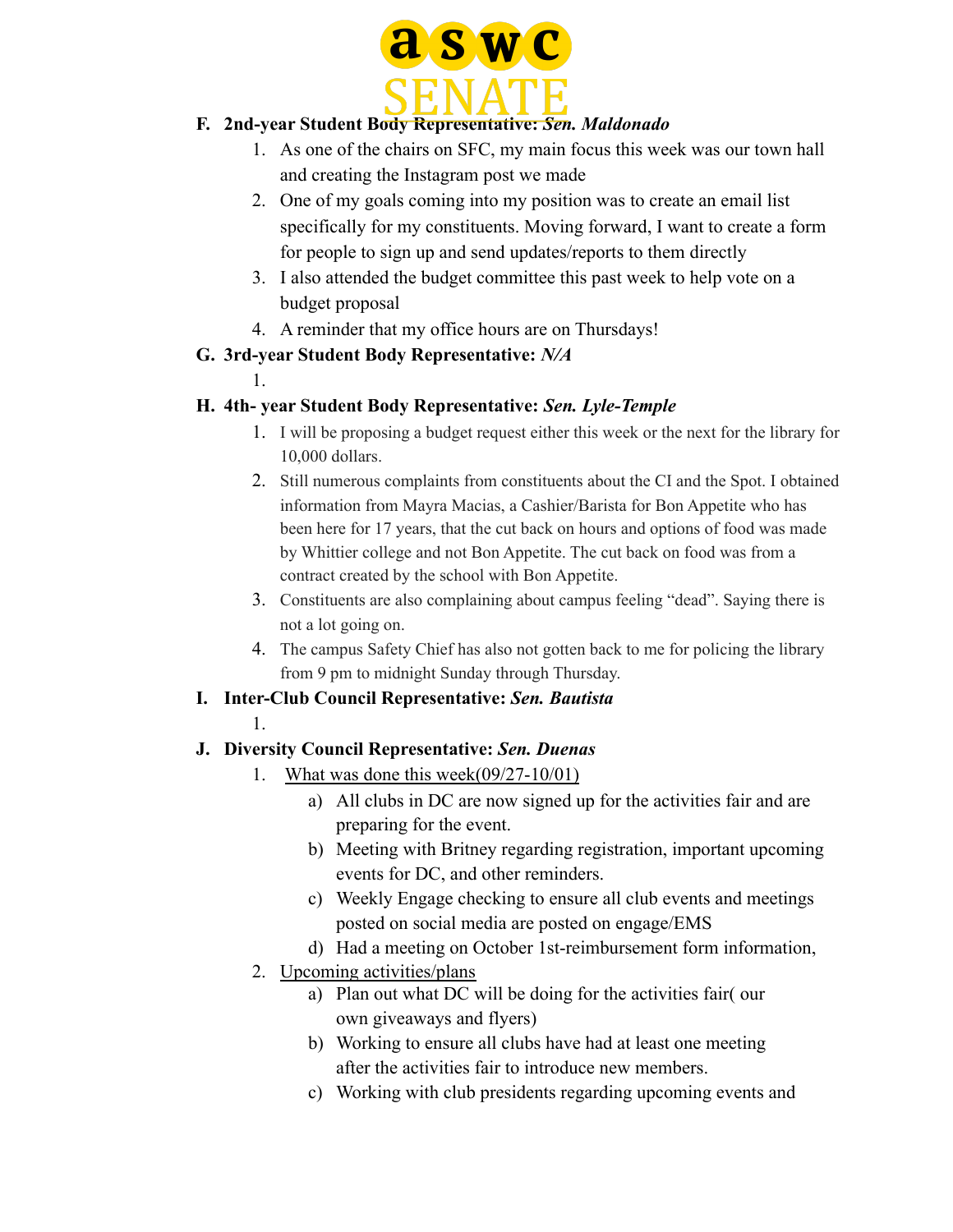

collaborations within October. (Specifically, MEChA as they are planning a larger event in collaboration with Program Board as well)

- 3. Plans for the year
	- a) Host another Diverse Identities Week/Sites of Solidarity event within the Spring Semester
	- b) Foster club collaboration within DC and branch out into having clubs also collaborate with ICC (at least one event within the year)
	- c) Host leadership workshops with presidents on both easier transitions of power within the Spring semester.
- 4. Announcements
	- a) Activities Fair will be on October 8th from 3 pm to 6 pm at the Upper Courtyard.
- **K. Social Justice Coalition Representative:** *N/A*

1.

# **L. Media Council Representative:** *Sen. Garrison*

 $1$  N/A

# **M. Poet Student-Athlete Leadership Academy Male Representative:** *Sen. Coco*

- 1. Midnight madness will be happening on October 14th at 9 pm. This will be open to all students and faculty, there will be games and prizes as well as the lip-sync competition. I need to reach out to the media council to request equipment.
- 2. Office hours for counselors in the GAC are underway and we are encouraging all athletes to go and talk to them.
- 3. We will likely use our budget first to make a purchase of bands for the weight room. Also, we are looking into buying more lighter dumbbells (20lbs, 15lbs, 10lbs).
- 4. We need food back in vending machines as well as all vending machines across campus (the one outside CAAS) to be fixed and filled.

# **N. Poet Student-Athlete Leadership Academy Female Representative:** *Sen. Weber*

- 1. Constituent Report: There was a PSALA meeting where we discussed Midnight Madness further, talking about a Sports Psych Mental Health Programming, and an exploring majors workshop on Nov 1st & 2nd.
- 2. There is also a Title IX forum where men will meet on Oct. 10 and women will meet on Oct. 17.

# **O. Inter-Society Council Female & Male Representative: N/A**

1.

# **XII. Committee Reports**

**A. Administrative –***Vice President Brost*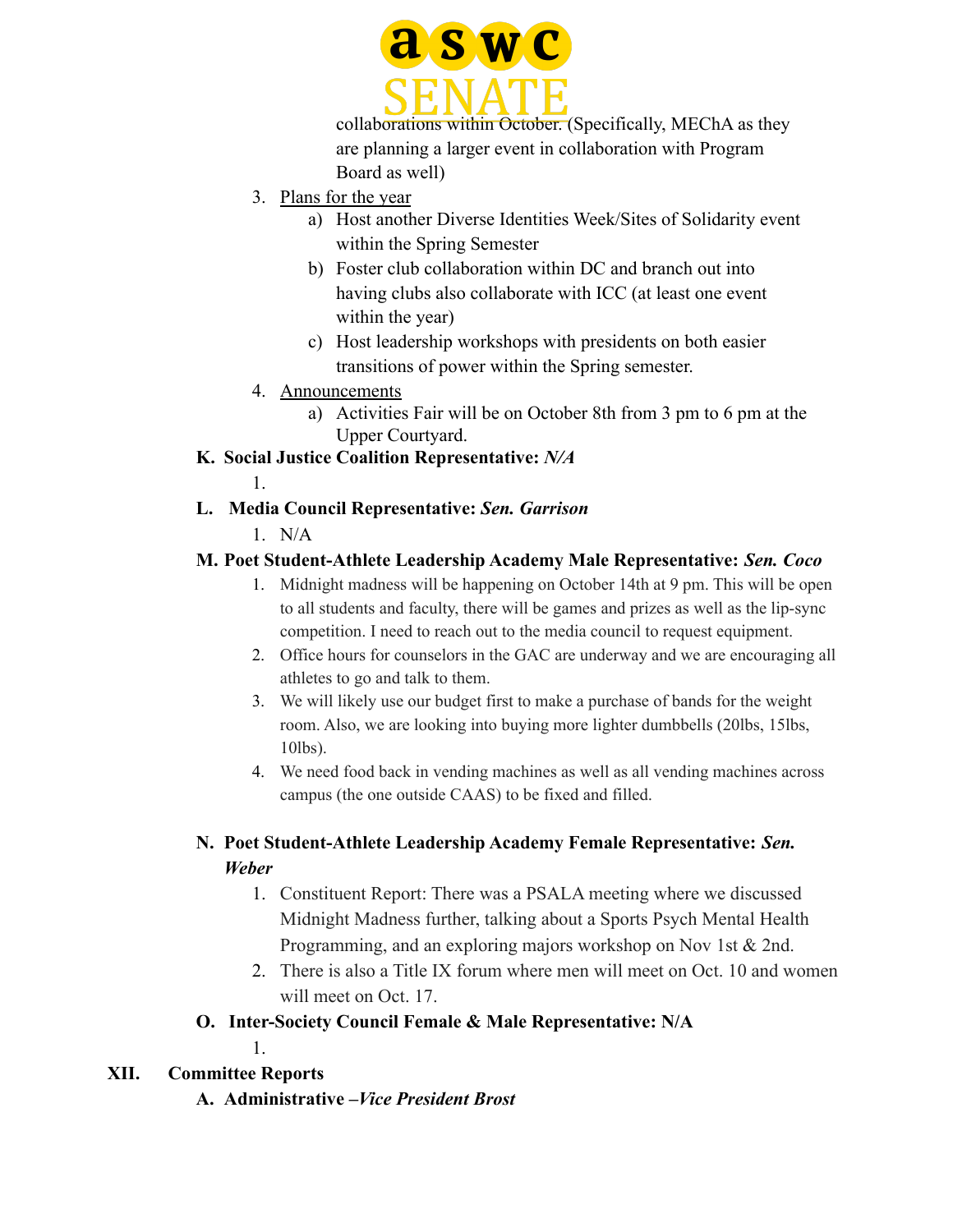

- 1. Admin Committee met over Zoom this past week.
- 2. We are going to be meeting on Monday, 10/4, at 6:00 pm for our next meeting in the Senate office instead of Tuesday. We will be meeting with the Academic Affairs Rep. to discuss a possible amendment.
- 3. The Commuter and ICC Reps are still working with campus safety to get more information about the charging stations.

#### **B. Budget Committee-** *Treasurer Estrada*

- 1. Budget Committee meets on Tuesdays from 12:30 pm 1:30 pm on zoom. Everyone that is signed up will be reminded through slack and text.
- 2. Voted in favor of the budget for the Poet eSports club

### **C. Campus Relations-** *Director Benn*

- 1. This week, the Campus Relations Committee did **not** formally meet due to midterms and schedule conflicts.
- 2. Per our last meeting, the CRC has been working on a posting schedule that will begin on Monday, starting with Meeting Mondays, Table Tuesdays, Wellness Wednesdays, and we're still trying to figure out what Thursday and Friday will be as of right now.
- 3. I will be sending out a Doodle poll in the Senate Slack to assess when a good date would be for all of us Senators to take headshots and candid photos that we can post on social media. I'm hoping we can get this done ASAP so the CRC can start drafting "Meet the Senator" posts.
- 4. Our committee will be looking into semi-permanent signage around campus to make the campus more accessible and easier to navigate. I'm hoping we can assign this task to a couple of the Senators in the CRC so we can get more projects rolling.
- 5. CRC is working on getting the logistics/details figured out for when we can do an in-person event, "Tea with the Table". We would like for this to be a business casual event where the Senators mingle and introduce themselves to the rest of the student body while eating small snacks and also having iced tea, lemonade, and water served.
- 6. CRC also discussed the potential of having stickers and buttons printed for the Activities Fair and in general to spread the word around campus, and we personally all agree this would be an efficient way to get the Senate name out.
- 7. CRC has also begun reaching out to clubs and orgs to collaborate and post the different events going on around campus.
- **D. Program Board –** *Director Pena*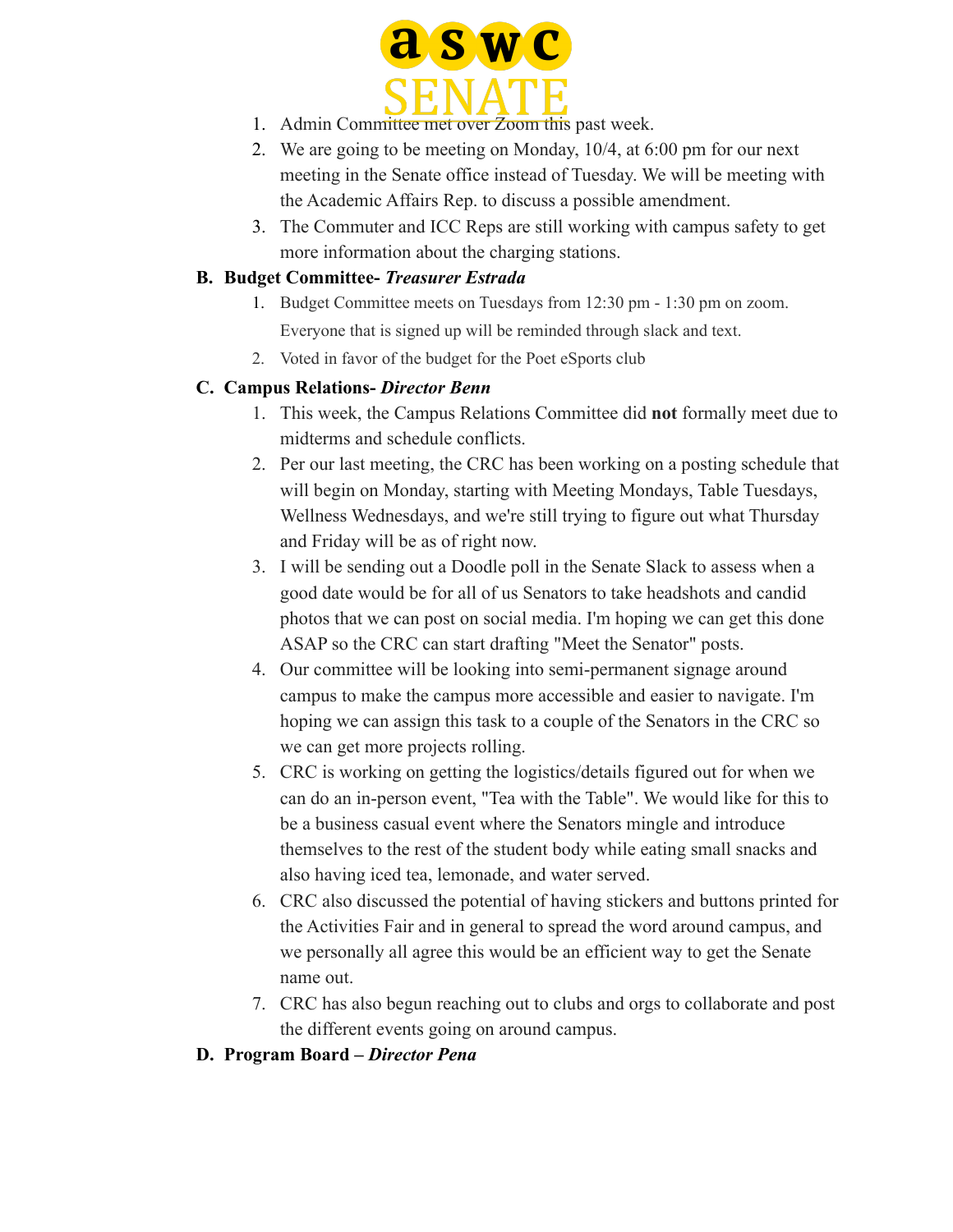

1. This week we welcomed new members into the program board. We also plan to have training in October. Lastly, we are so excited about our October events and plan to advertise as much as possible!

### **E. Advocacy-** *President Hagan-Martin*

1. Advocacy Committee will be meeting every **Wednesday from 3:30 pm on Zoom**, please ask me individually for the meeting link if you need it. We met last week on Friday instead, in a discussion about meetings with food services, facilities, Title IX, Gender Equity Center, and more. Next week we should have more updates about timelines for some of these items and how student concerns are being addressed. Thank you!

#### **F. Elections-** *Secretary Iseri*

- 1. The elections committee did not meet on Thursday but everyone was tasked with reaching out to more students to sign up for elections.
- 2. Next Monday is "Meet the Candidates" here in Villalobos from 5-6:30 pm
- 3. If you have any questions, concerns, or suggestions, please let me know!
- 4. The tabling signup sheet was sent out.
	- a) Make sure to put the tabling slot by Wednesday:

#### **G. Student Feedback Committee-** *Sen. Maldonado and Sen.*

- 1. This past Wednesday we held our Student Town Hall Event in Villalobos Hall
	- a. Although we did not have high attendance, we were still glad to hold an event for students
	- b. The next time we hold a town hall, we plan to hold it outside during a busy hour with my foot traffic
- 2. We did have someone complain about the complicated route students have to take to install the Wi-Fi and software protection
	- a. Have to research to see if there is a tutorial already made and if not, would the student body benefit from having that published from I.T.
- 3. We also made a post on our Instagram about the SFC that quickly outlined what we do and our goals for the year
- 4. Also, thank you to the Senators that came to support our event and to those who reposted our flyer!

#### **H. Finance Committee- Treasurer Estrada**

1. I am teaching people how to submit budget requests, and manage their budgets

### **I. Environmental-** *Sen. N/A*

1.

### **XIII. Announcements**

**A.** Activities Fair